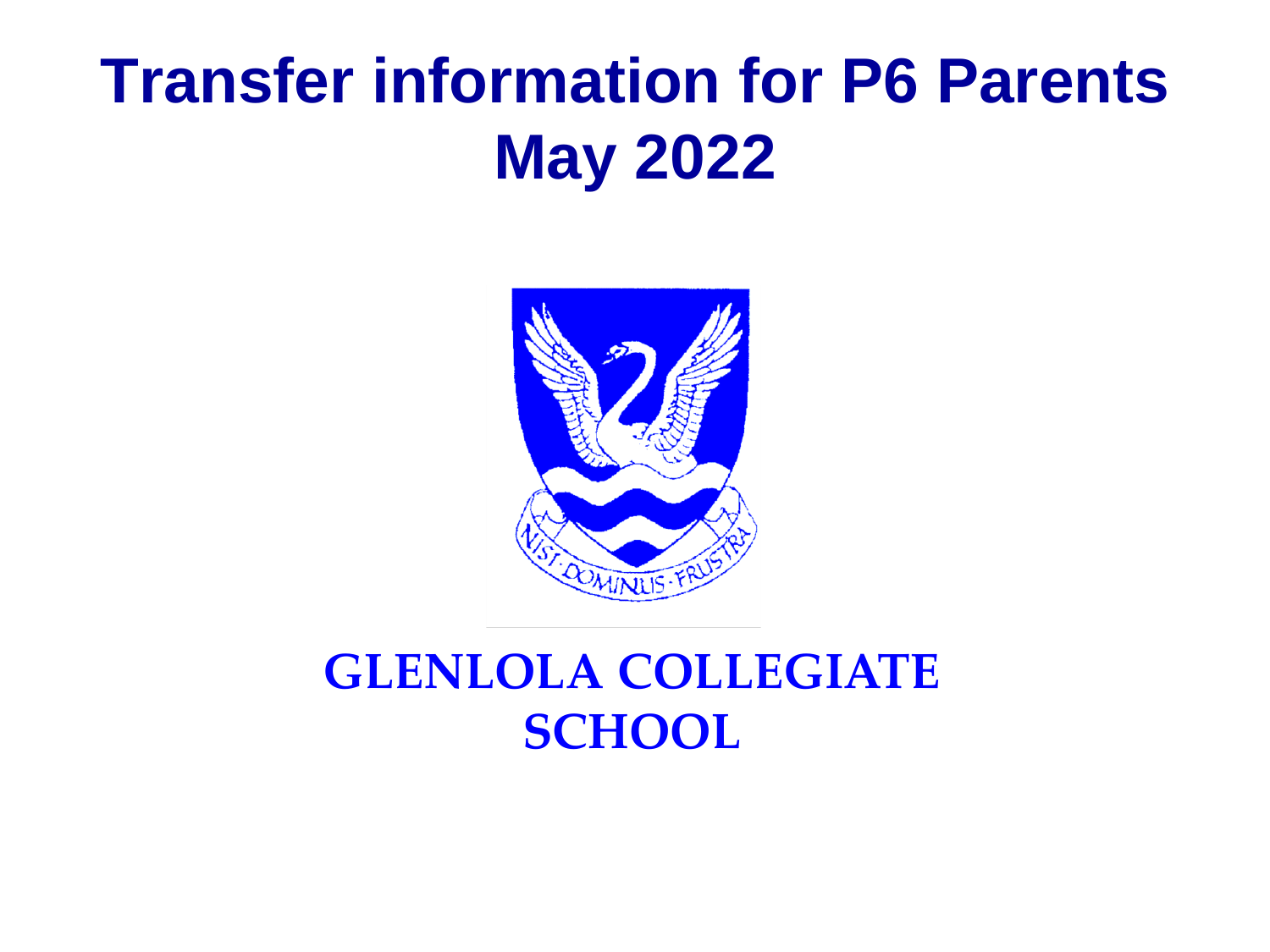



# **INFORMATION FOR P6 PARENTS** on the **TRANSFER ARRANGEMENTS** for **2023**



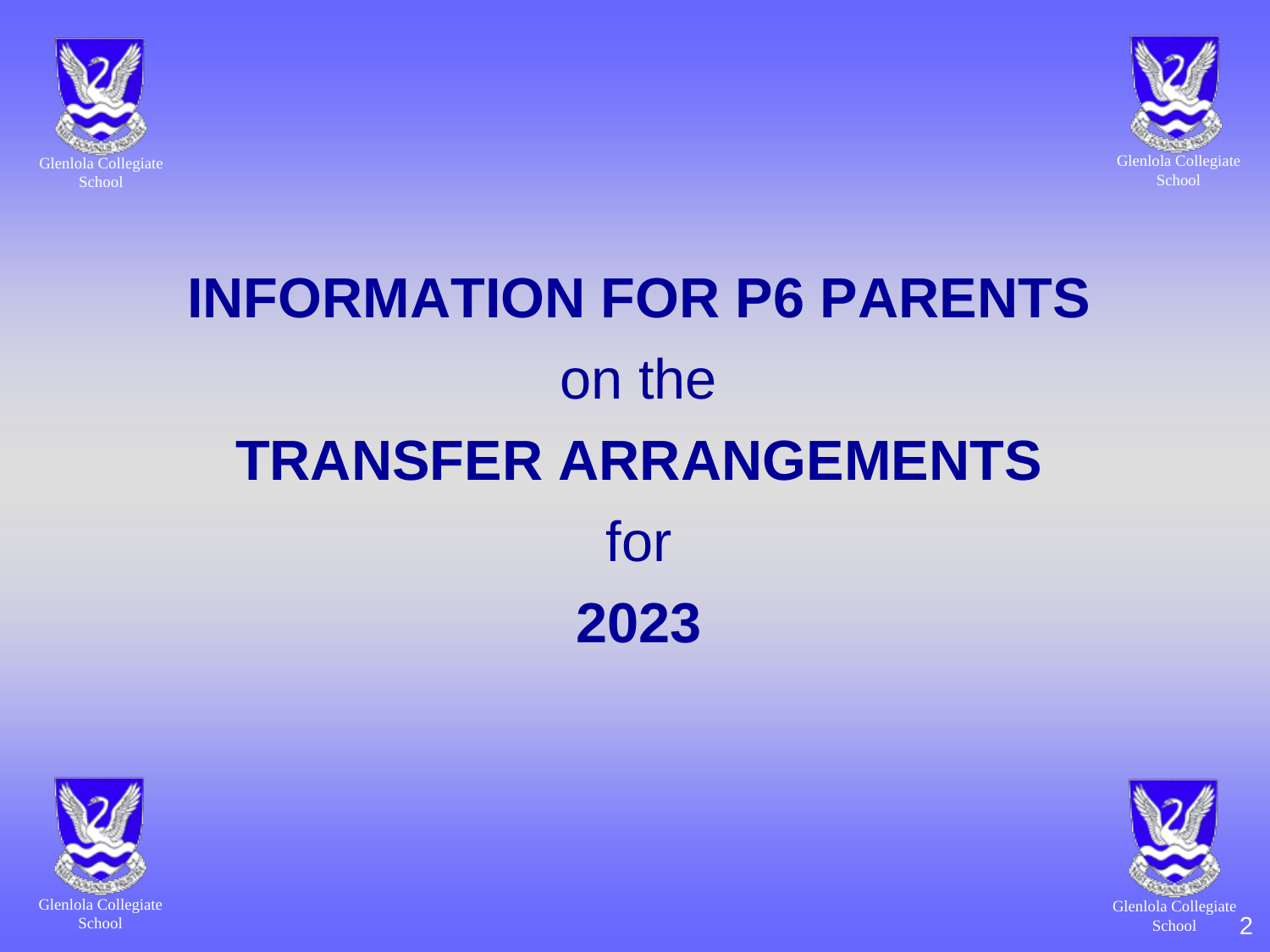





### **AQE is a limited company formed by grammar schools, former pupils' associations and parents' groups**

### **Extrace covers all of Northern Ireland**



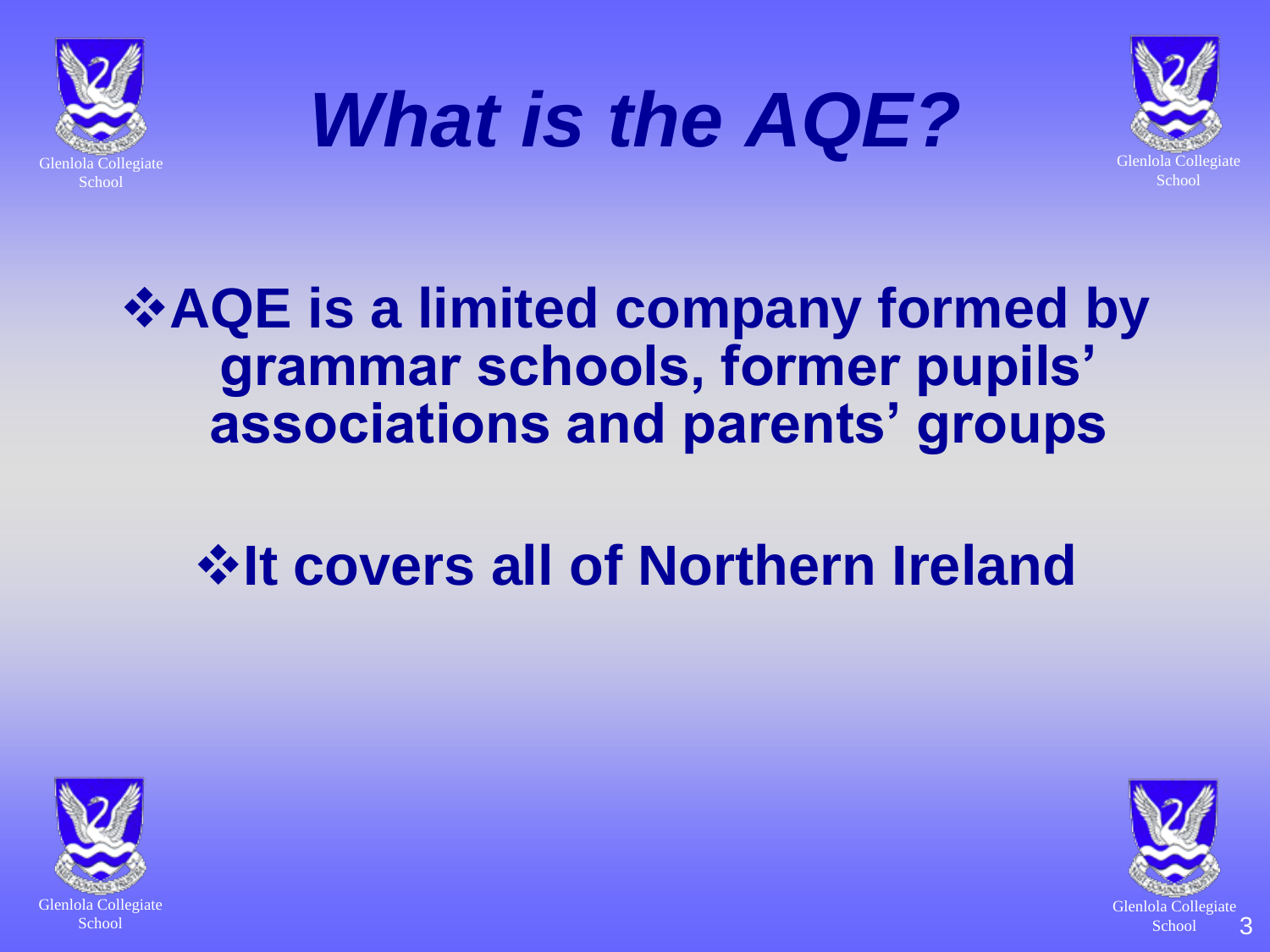

# **GLENLOLA COLLEGIATE SCHOOL**



# **Along with 33 other Grammar Schools, Glenlola Collegiate is a member of The Association for Quality Education (AQE)**



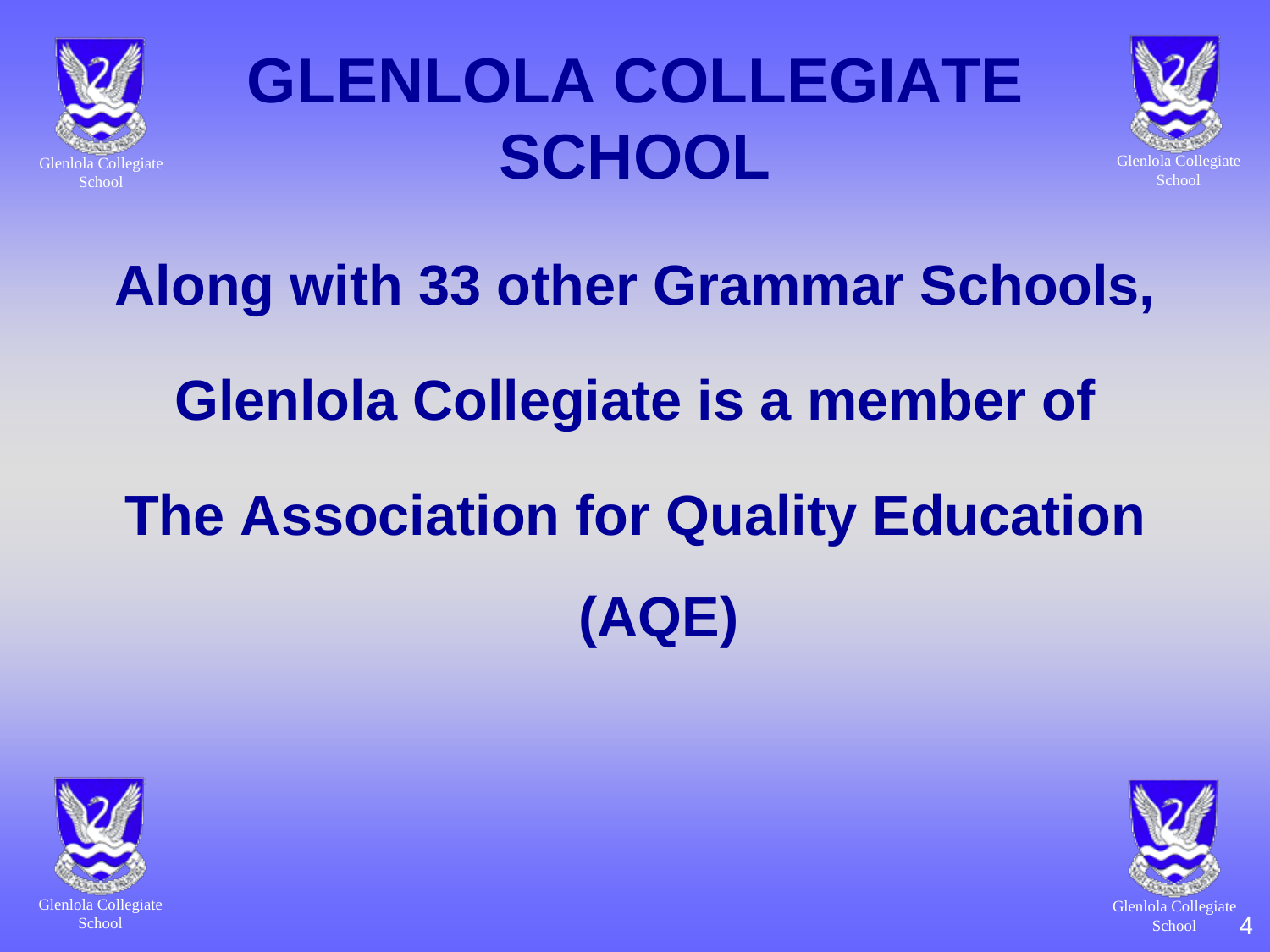

# *The position of Glenlola Collegiate*



- **As a grammar school, we will continue to use the AQE arrangements in 2022/23**
- **Intake of 157 girls into Year 8**
- **90%+ of our leavers enter university or further education after 7 years' of school study**
- **We will be offering the AQE 'Common Entrance Assessment' (CEA Tests) as a means of taking up a place in our school**



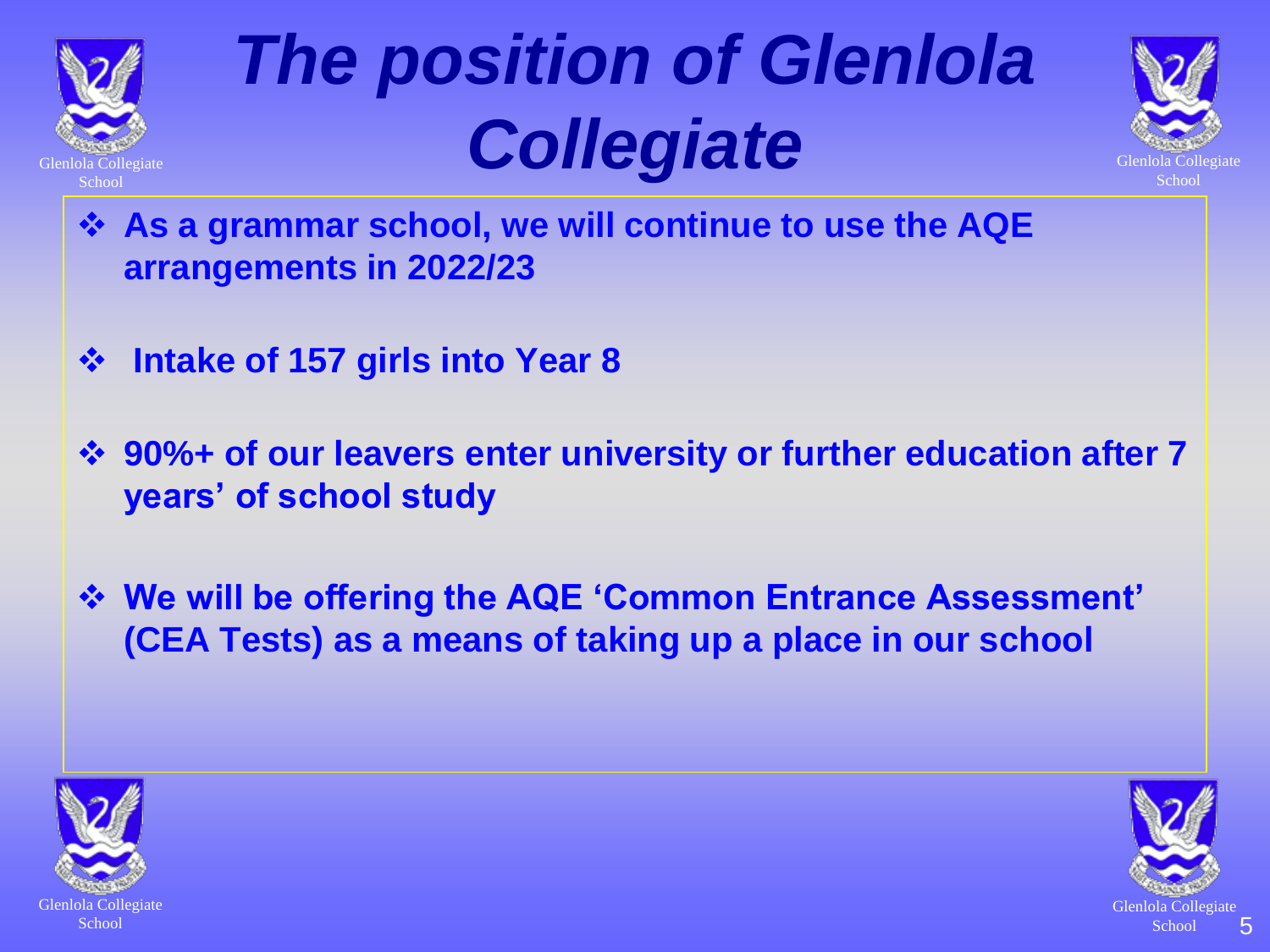

# *The Tests*



**AQE Ltd has prepared 3 tests**

### *<b>❖ Based on English and Mathematics*

### **☆ The Tests will reflect the teaching currently taking place in P6 and P7**

### *<u><b>*  $\diamond$  You do have to register for the tests</u>

**Sample papers available on the AQE website**



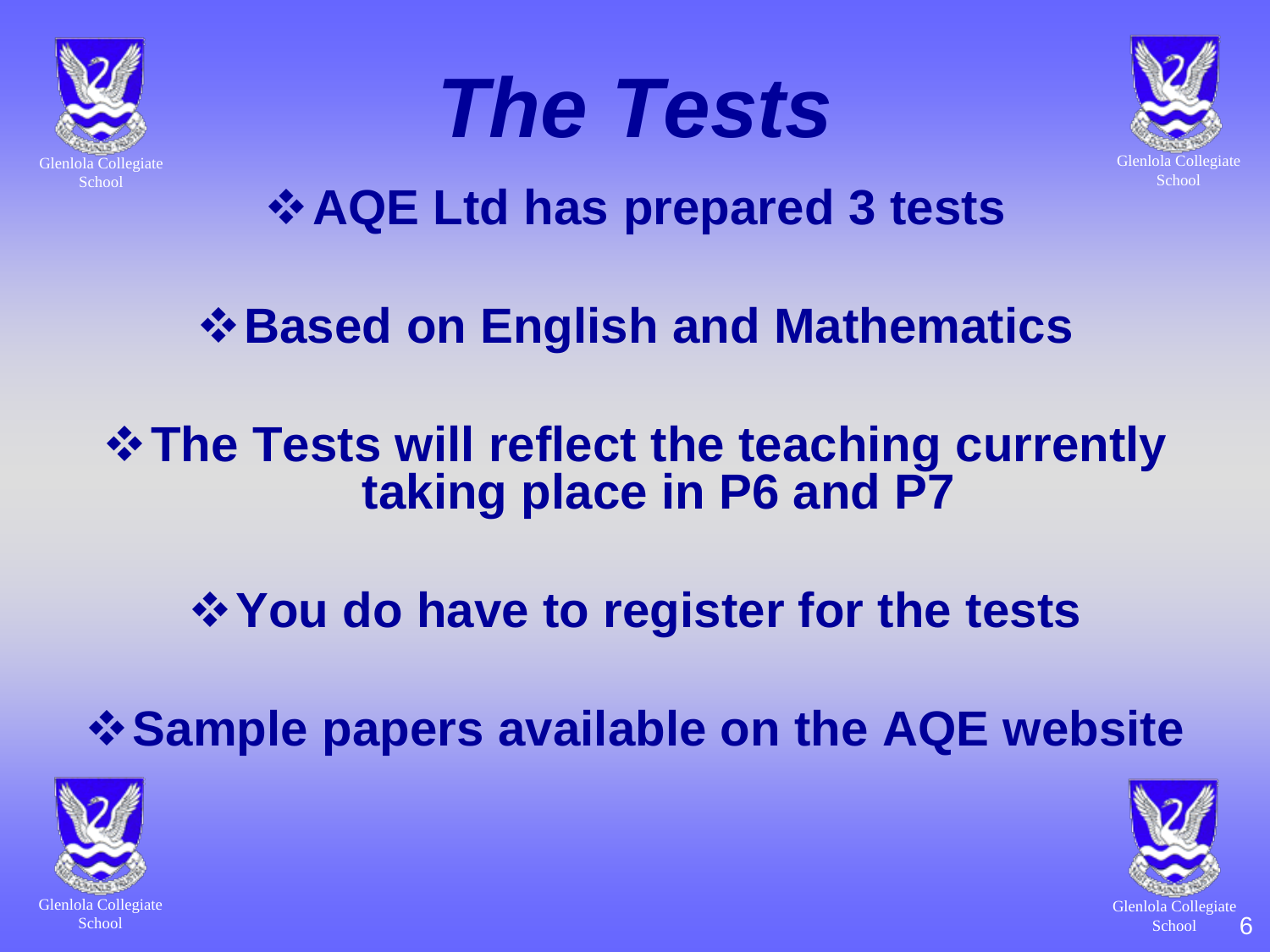





- **There will be 3 tests in Autumn 2022**
- **19th November, 26th November, 3rd December**
- **Tests will be taken at the same time on each date**
- **Type of questions will be similar across all 3 tests**
	- **Each test will last for 1 hour 10 minutes (10.00am to 11.10am)**



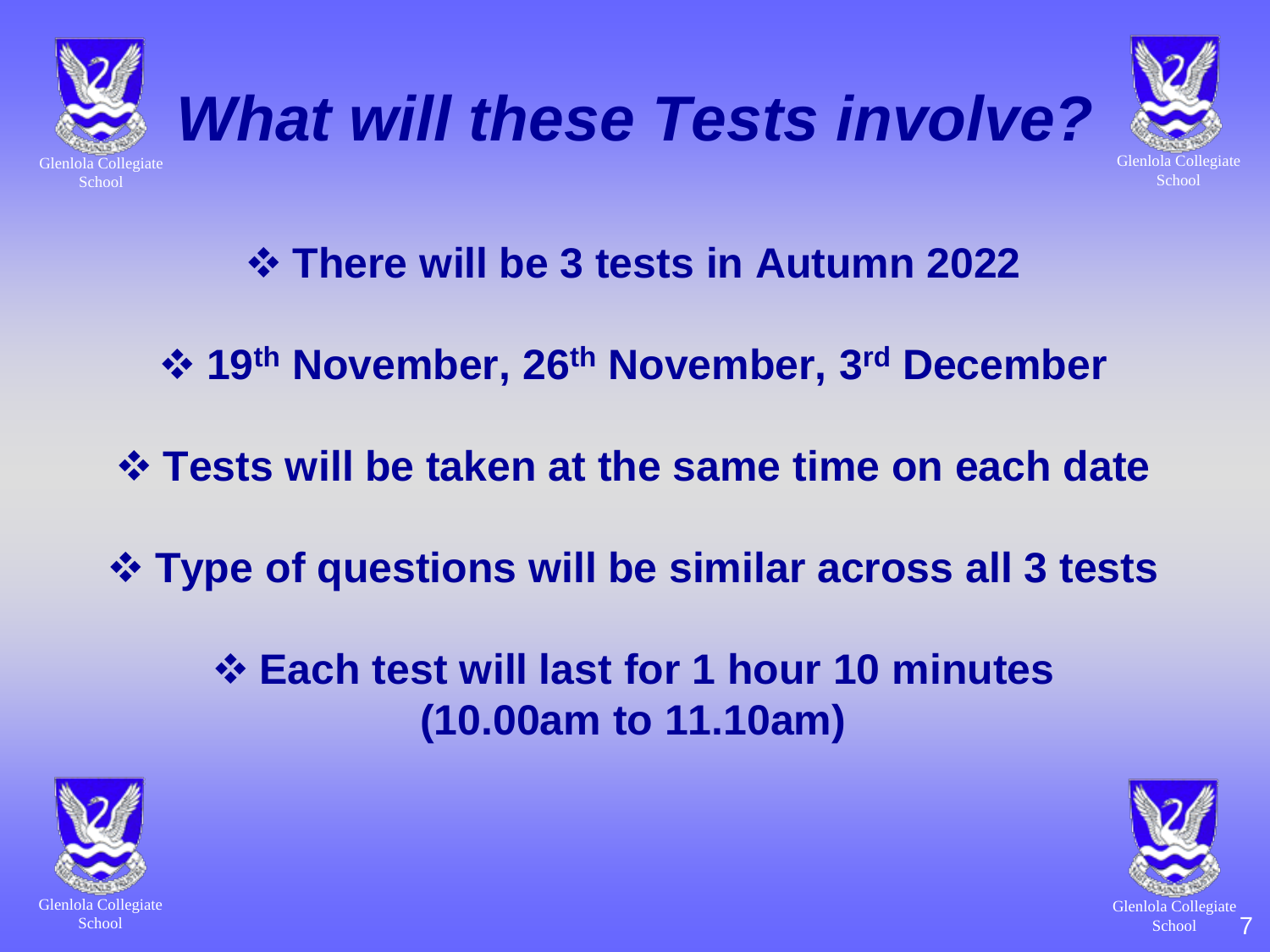





# **Pupils can take all 3 tests or only 2 tests and their top 2 scores will produce the final mark**



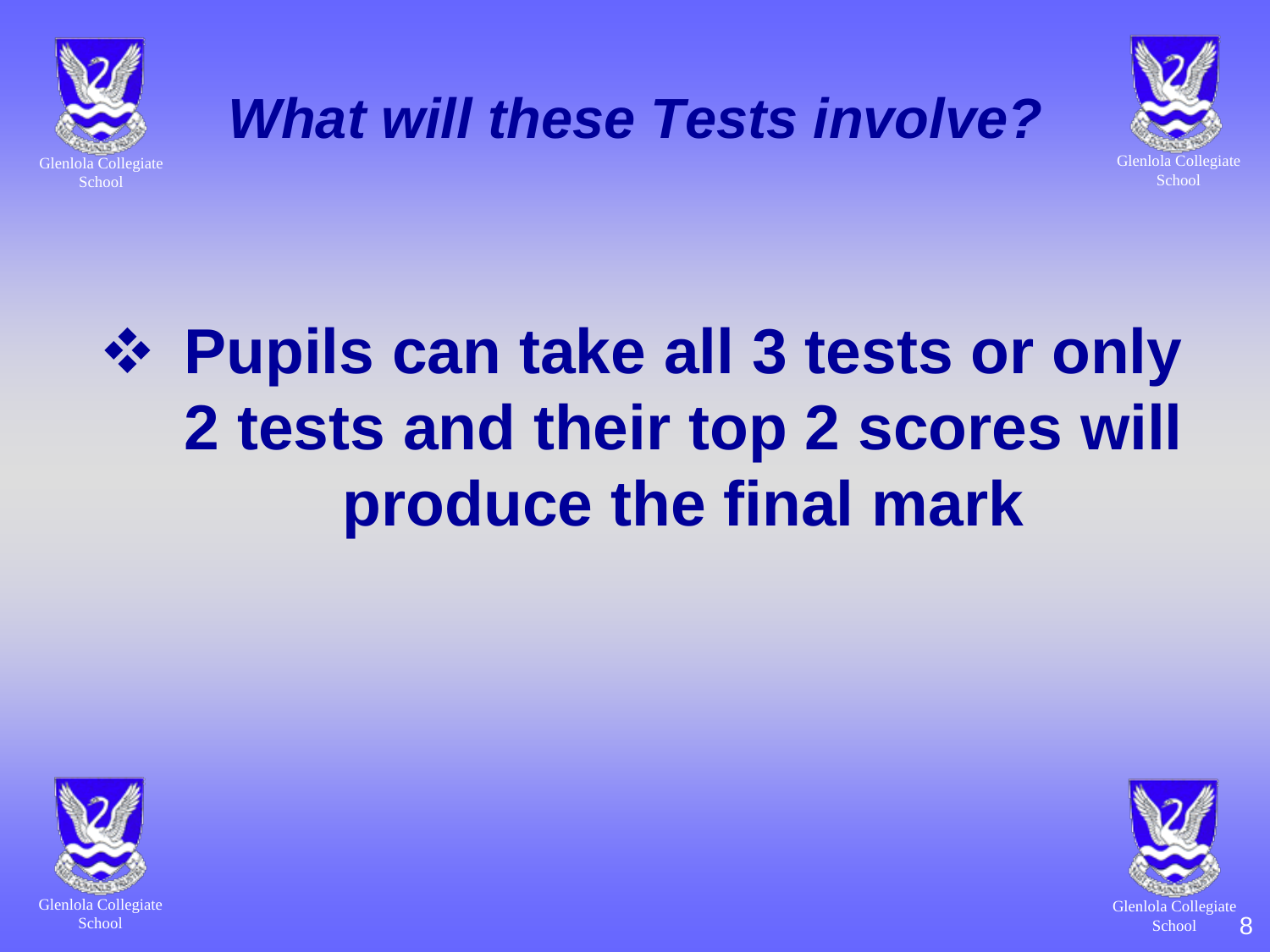





#### **Registration is open from 4th May to 23rd September 2022**

 **AQE website – [www.aqe.org.uk](http://www.aqe.org.uk/) is where you can register and find out additional information about this process** 

**Closing date to register is Friday 23rd September** 



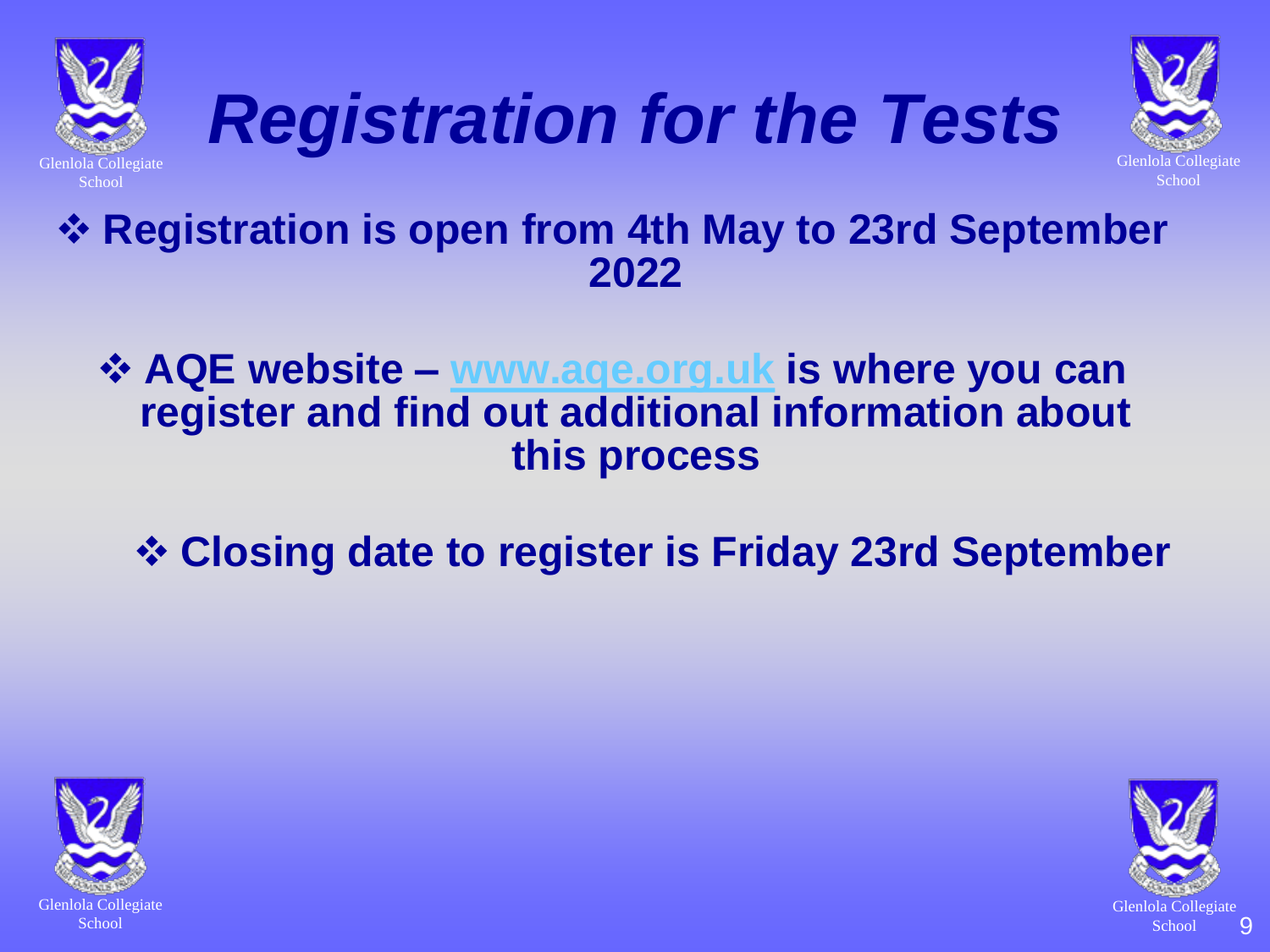

**☆ Entrance fee is £60.00** (£30 non-refundable)

### **<u><b>☆This covers all 3 tests</u>**</u>

### **☆ No charge for children entitled to free school meals**

### *<u><b>*  $\diamond$  You also need to be able to upload a</u> **copy of their BIRTH CERTIFICATE and a digital photograph**



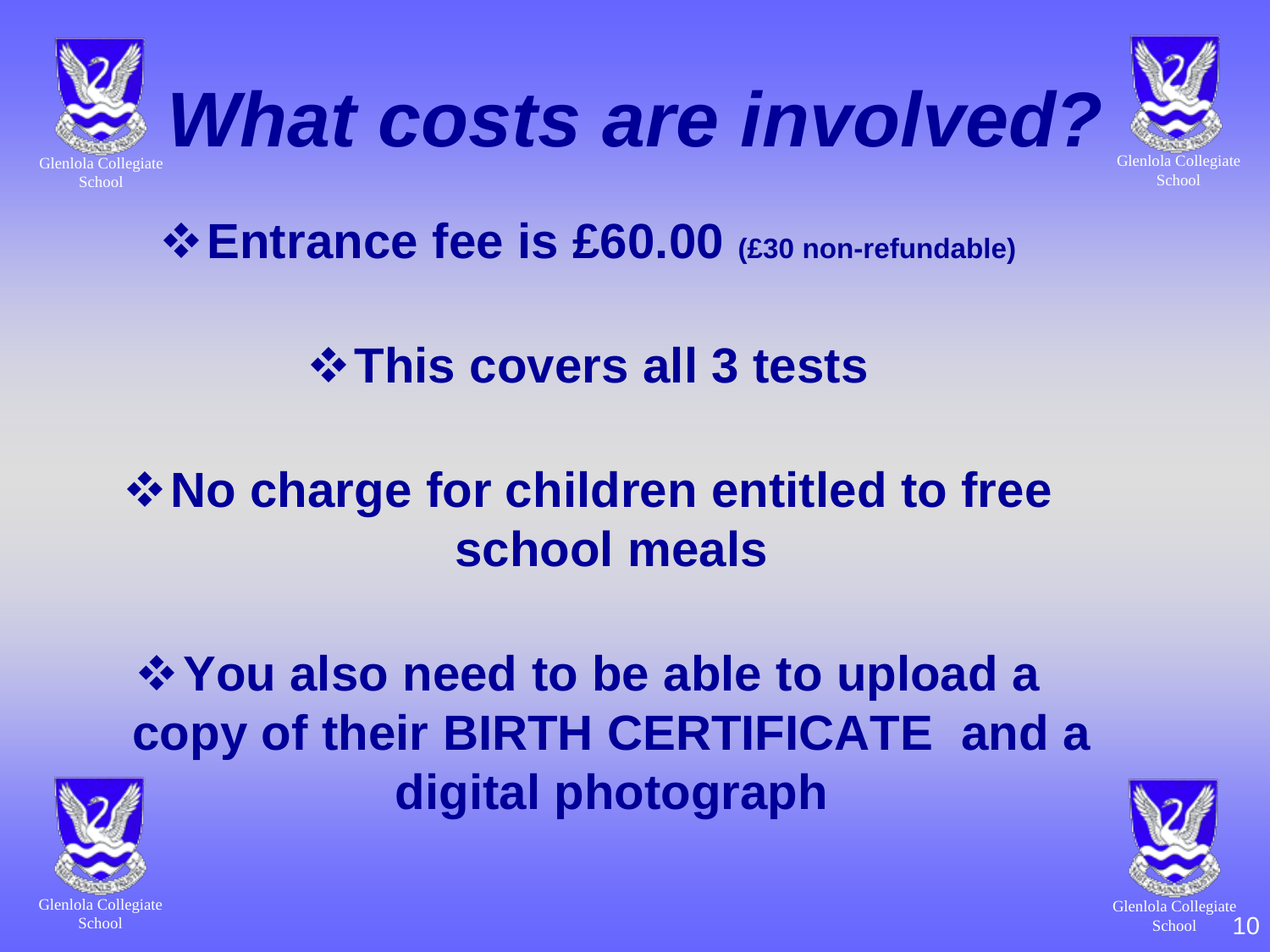





**In all AQE schools on the 3 Saturdays**

#### **Glenlola Collegiate will be able to take approximately 230 entrants**

#### **Where your child takes the tests has NO BEARING ON YOUR CHOICE OF GRAMMAR SCHOOL**



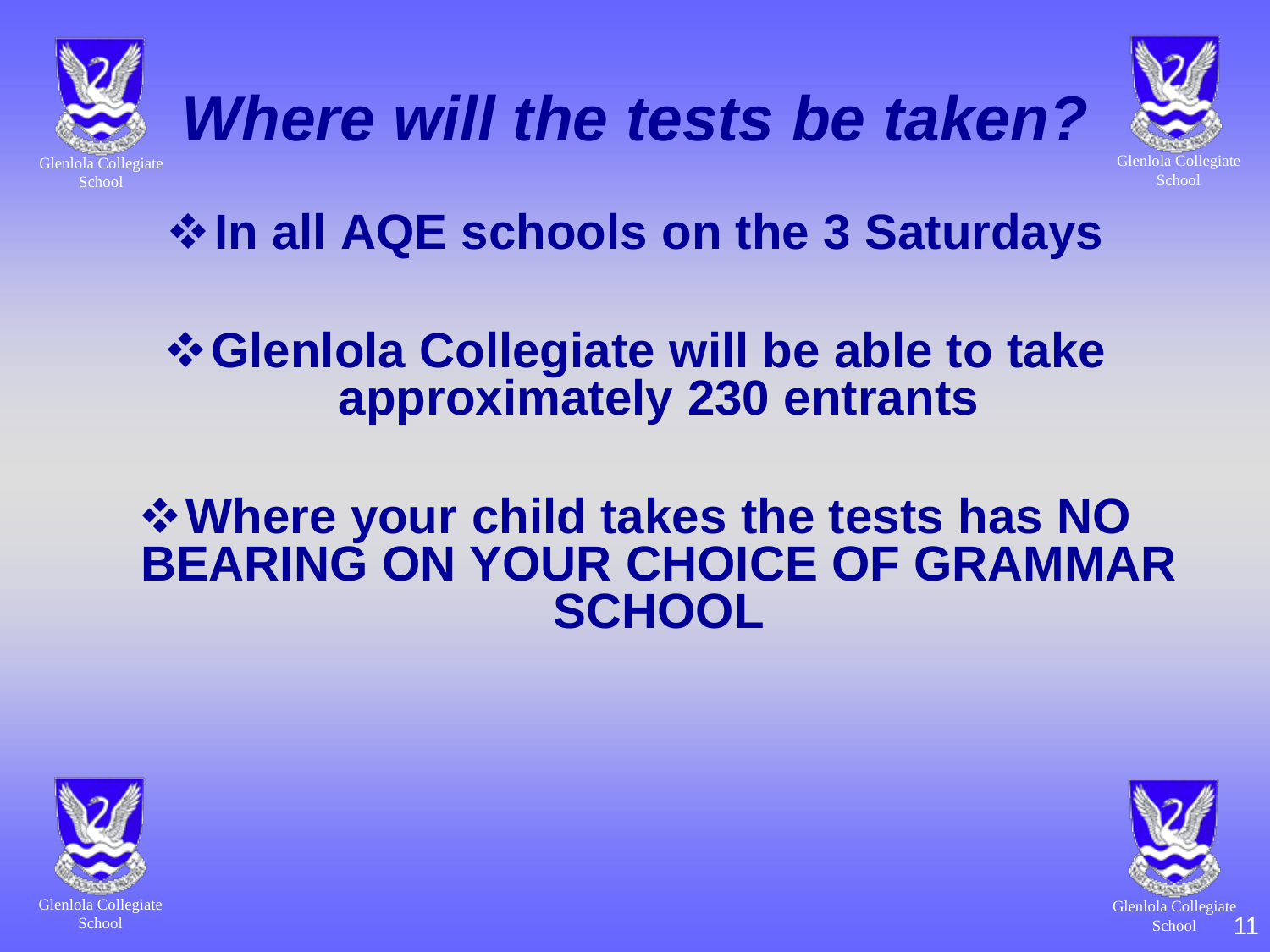

*What arrangements will we make to help pupils become familiar with the Exam room setting?*



**Very important to make pupils feel as comfortable as possible**

**AQE Ltd will inform you where the tests are to be taken and will issue Admission Cards**

 **FAMILIARISATION MEETINGS will be held in Glenlola Collegiate in October**



*<u><b>*  $\diamond$  You are advised to register early with</u> **AQE for the tests**

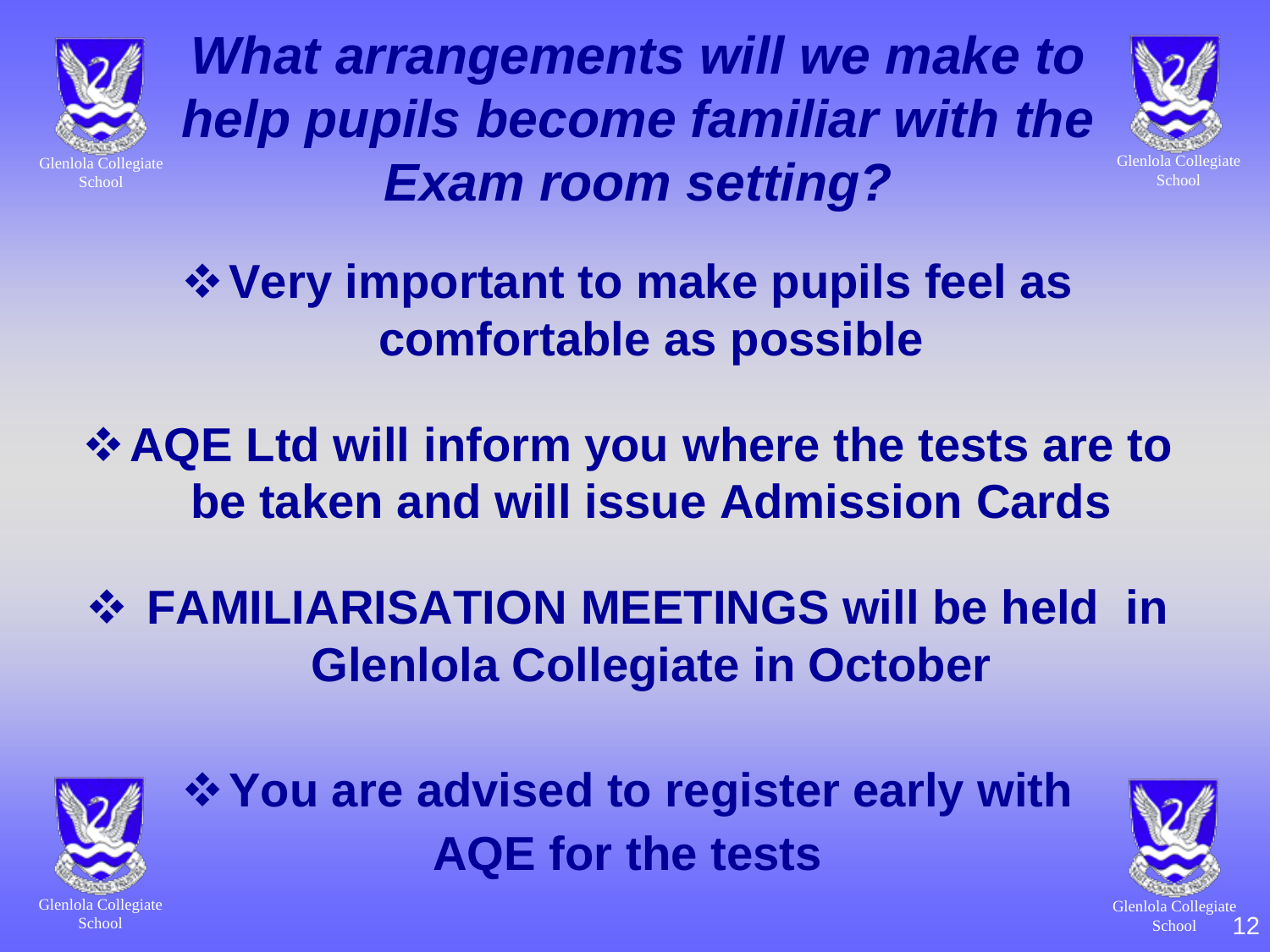





### **Pupils will have had the benefit of a Familiarisation Meeting, held in each school in October**

### **Details will be published on our website and also directly from the School Office**

### **☆ Members of our staff and senior girls will be present for each test to assist with the arrangements**



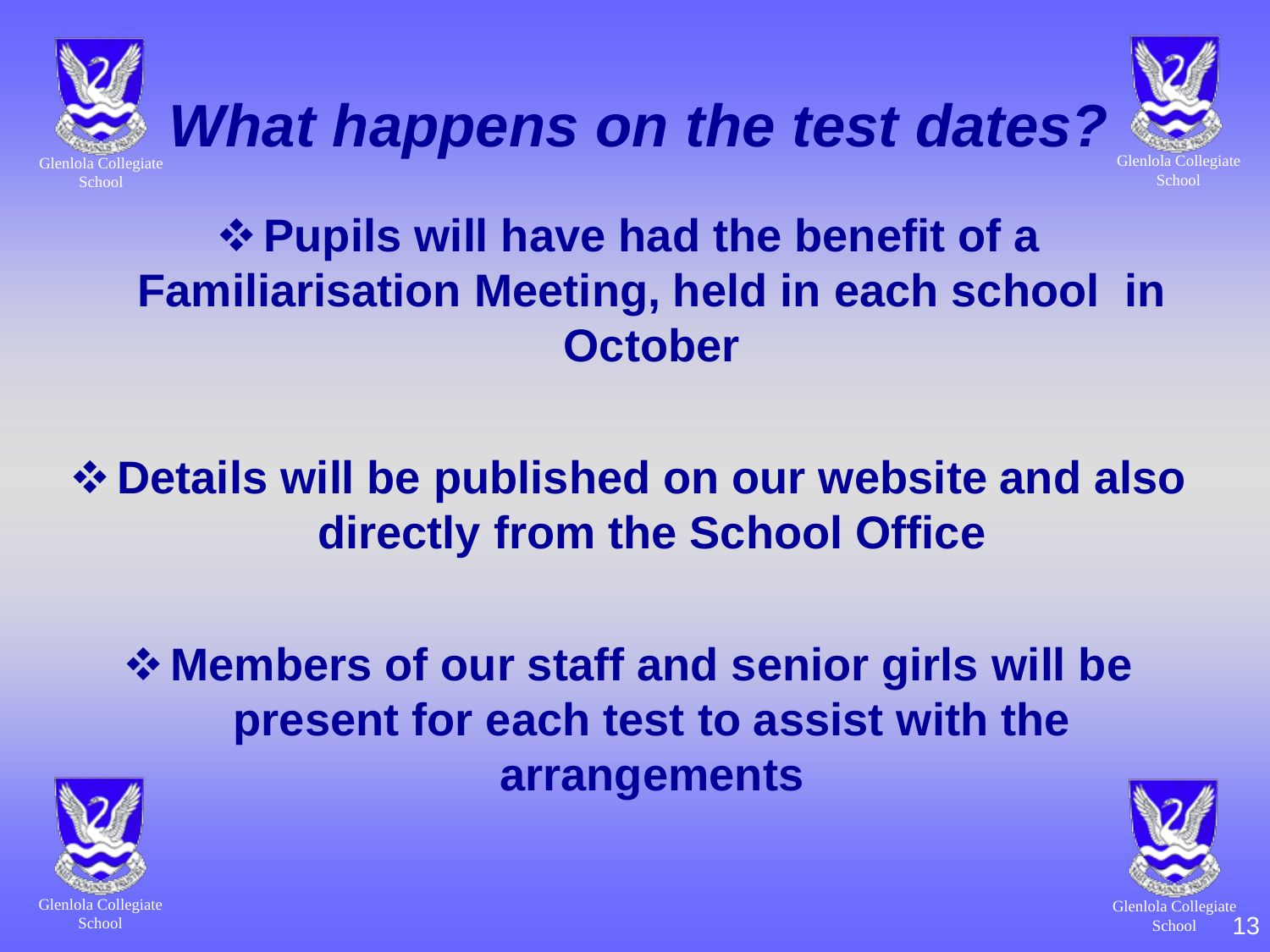





## **Papers marked in 2 centres in Northern Ireland**

### $\diamond$  **Best 2 scores count towards the final mark**

## **This will be age adjusted**



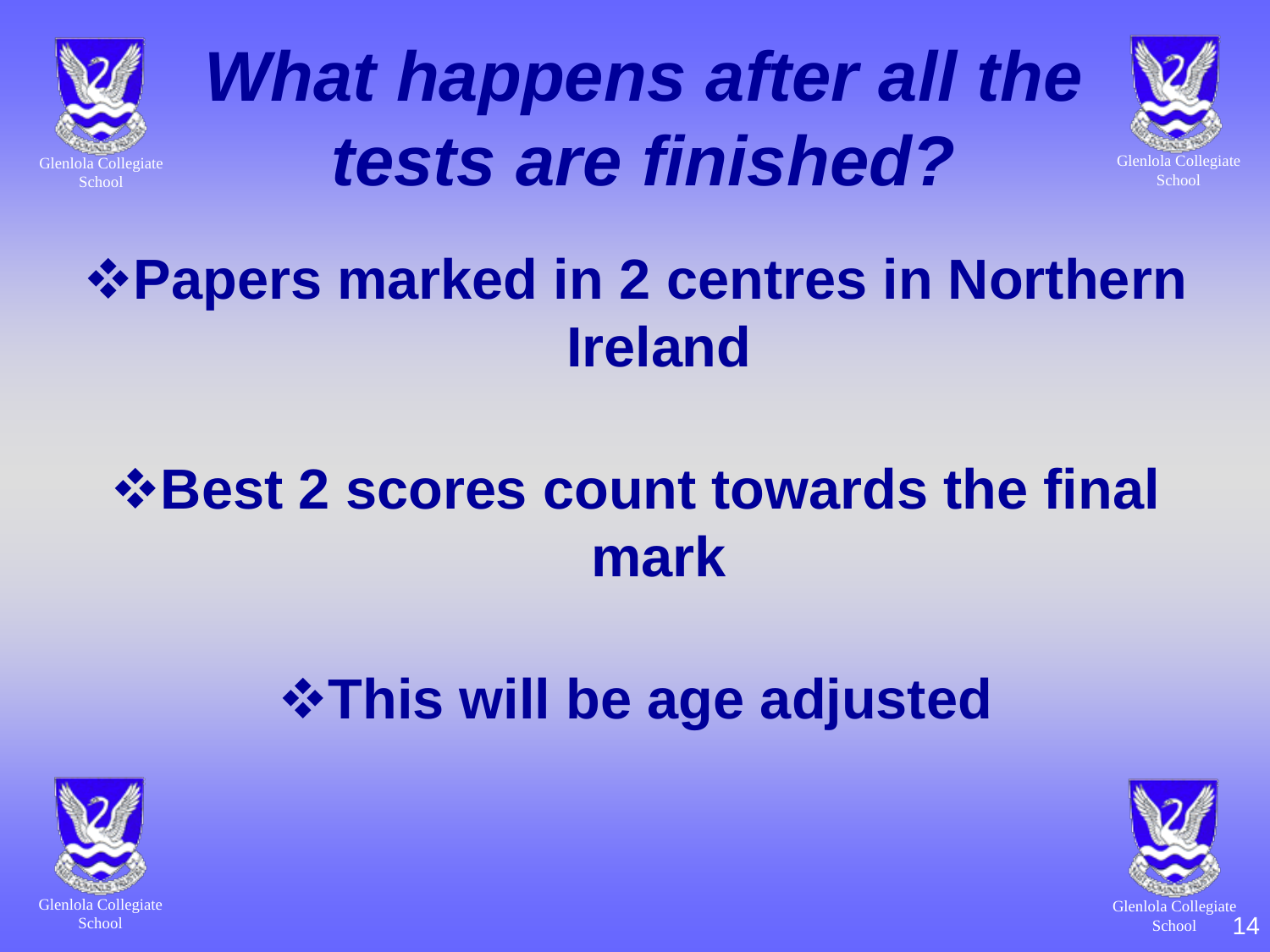

Glenlola Collegiate School *What happens after all the tests are finished?*

### **Final mark will include special circumstances**

# *<b>☆ Results will be issued on* **Saturday 4th February 2023**



**You may apply for a re-mark**

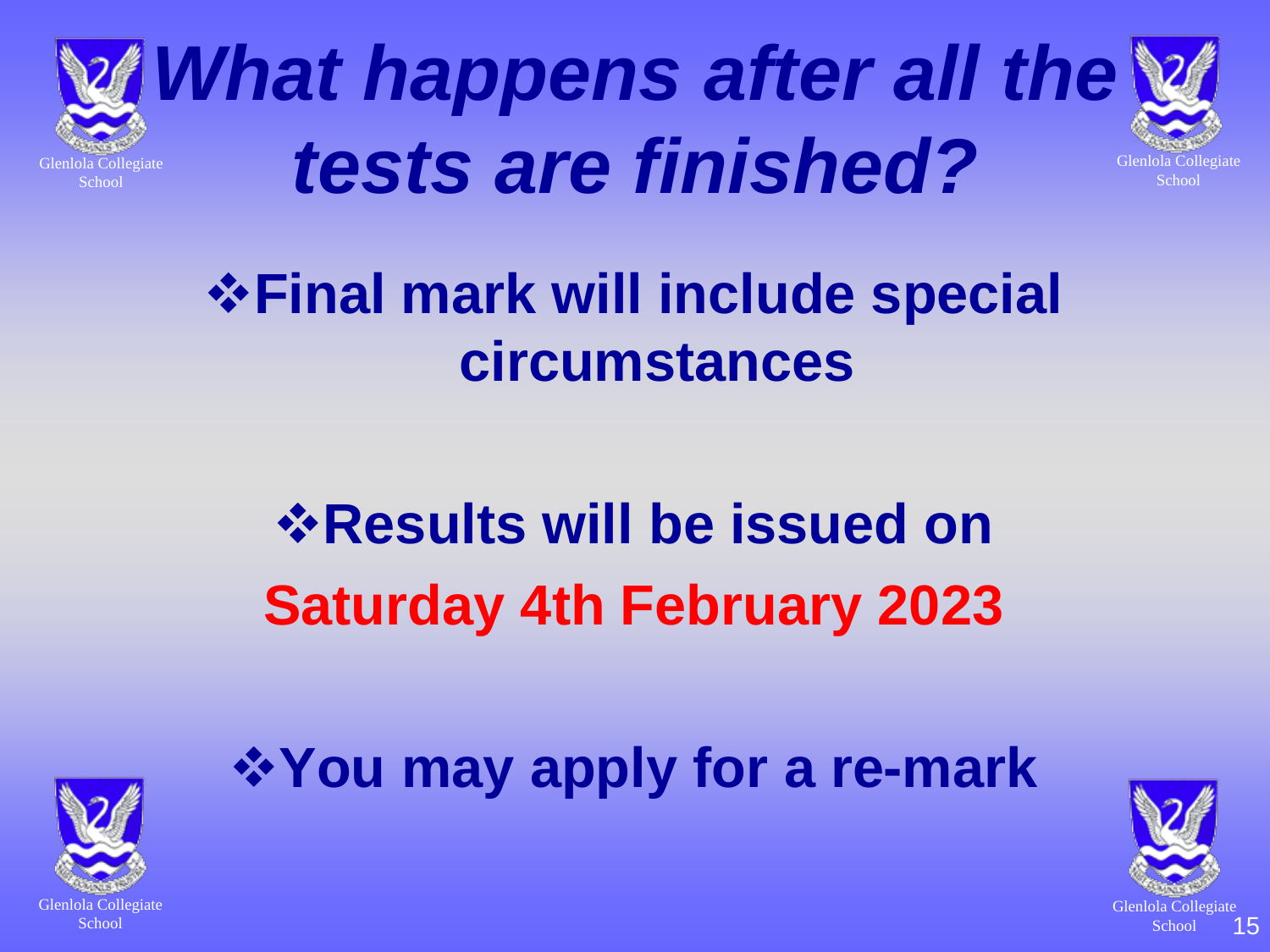

# *How do we/I apply to a grammar school?*



### **Application process starts after the results are issued**

### **Parent(s) meet with Primary Principal and complete Transfer form, stating your nominations of schools**



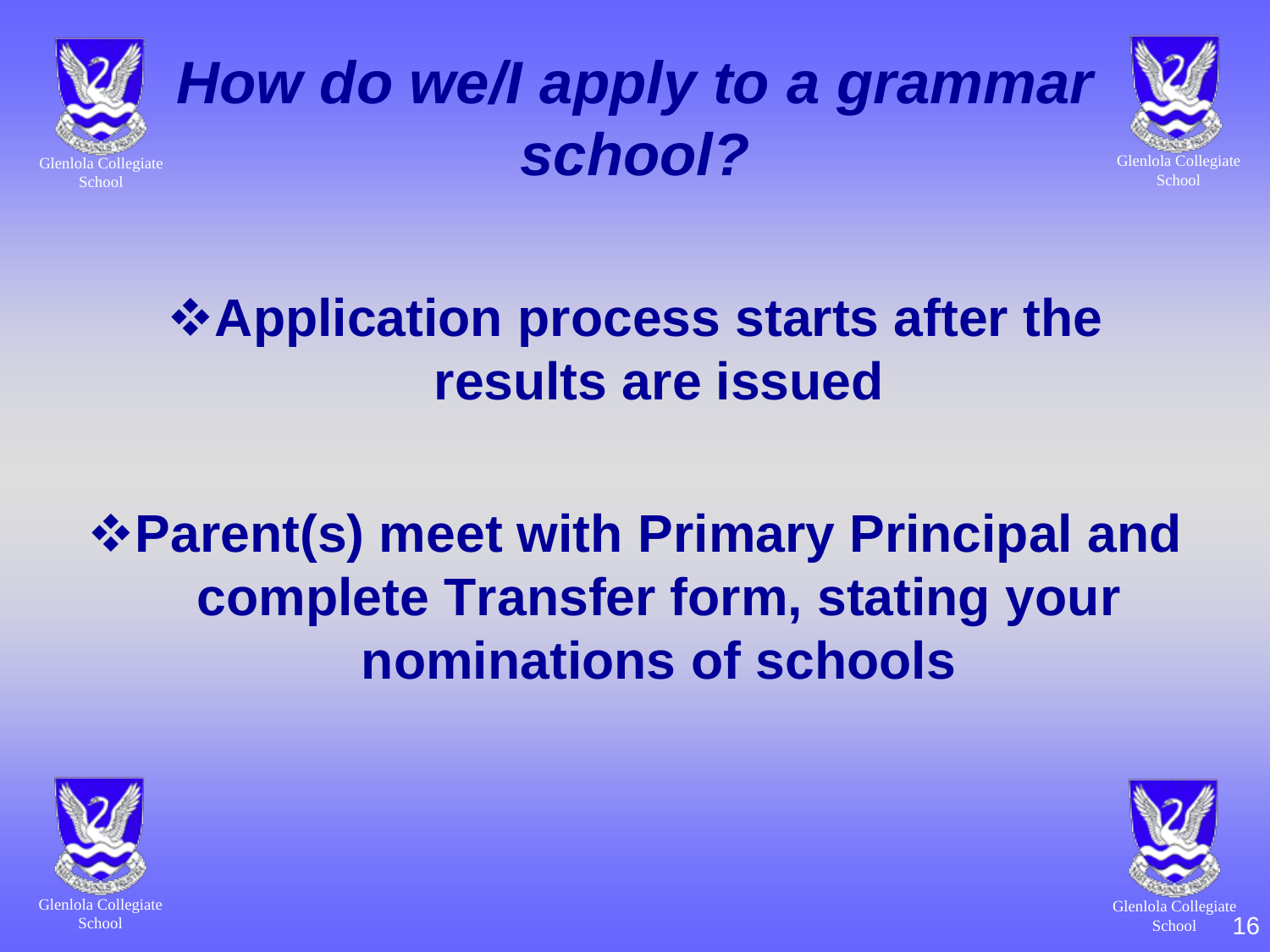



**Transfer forms forwarded to First Preference schools**

### *<b>❖School will put forms in rank order* **according to marks obtained**

**You should nominate the school you wish your child to enter as the First Preference**



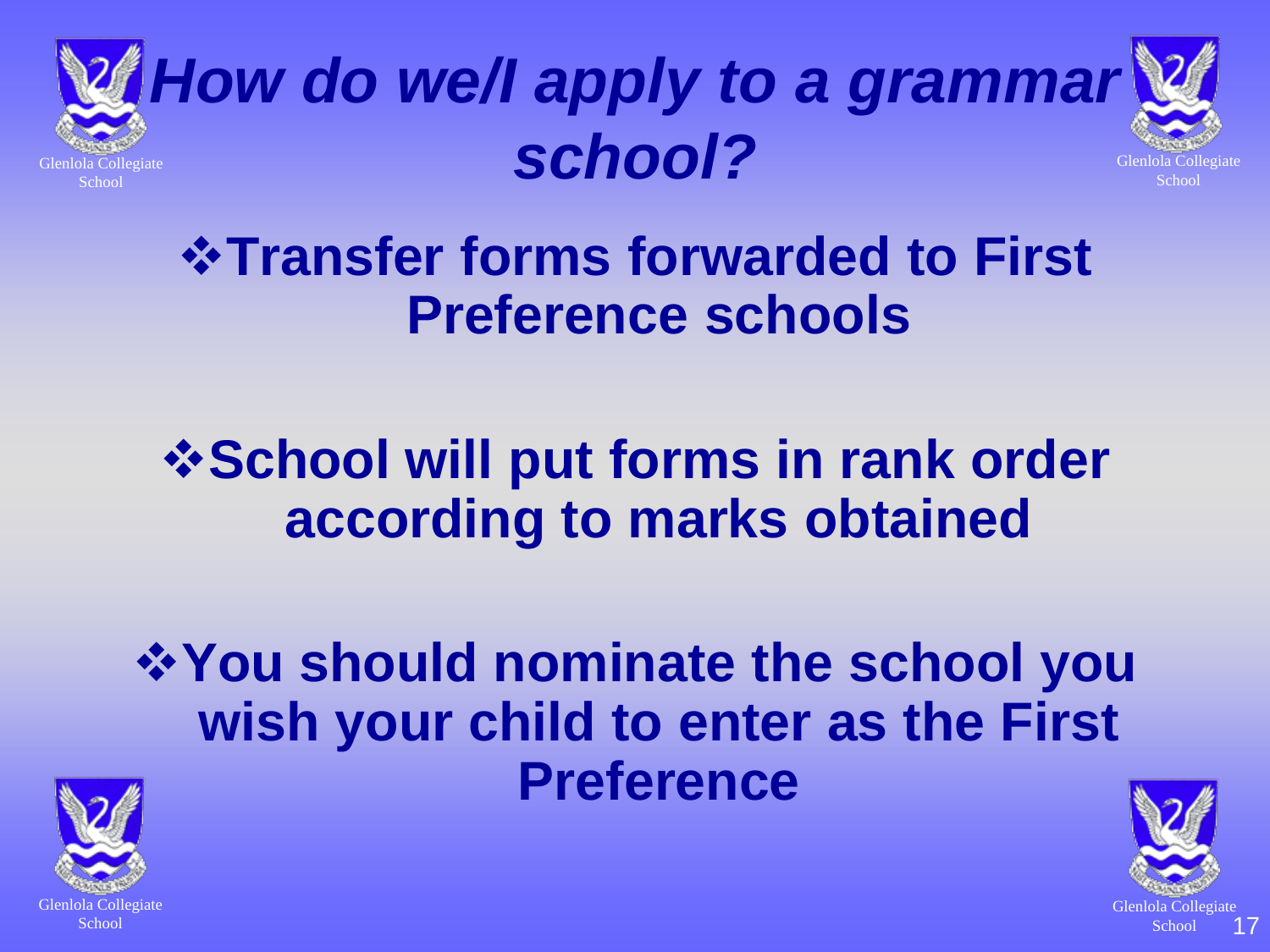

*How will Glenlola Collegiate deal with applications to join Year 8?*



**First to be considered are those girls who sat the AQE CEA tests. They have priority. Admissions criteria will be published on**

[https://www.eani.org.uk/parents/admissions/](https://www.eani.org.uk/parents/admissions/search-admissions-criteria) search-admissions-criteria

### **The School has 157 places**

#### **☆ It will arrange applications in rank order of marks**



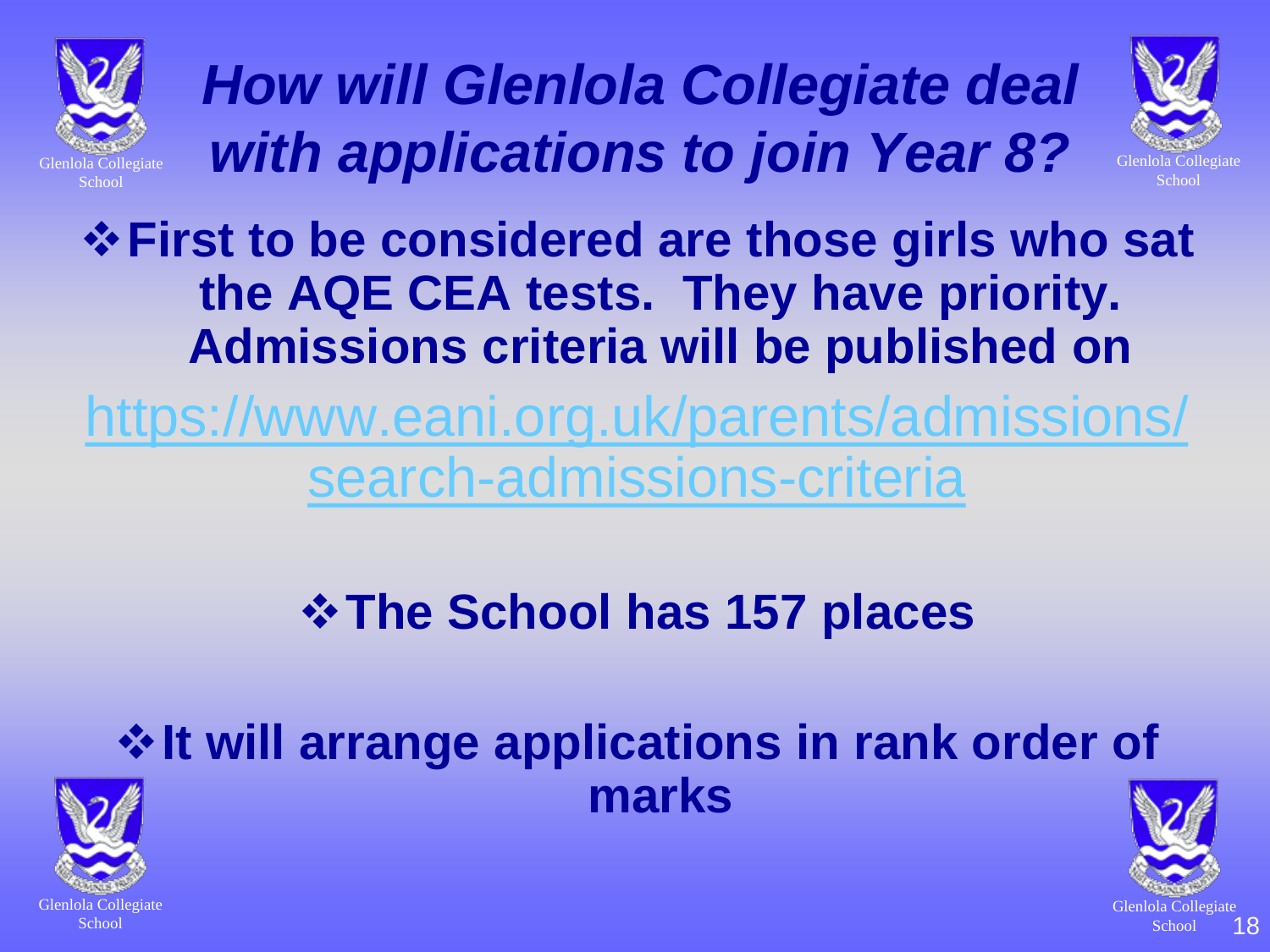

*How will Glenlola Collegiate deal with applications to join Year 8?*



# **If a tie occurs at any point in the rank order, then further Admissions Criteria will be applied**

# *<b>☆Schools will finalise Admissions* **Criteria in the autumn term of 2022**



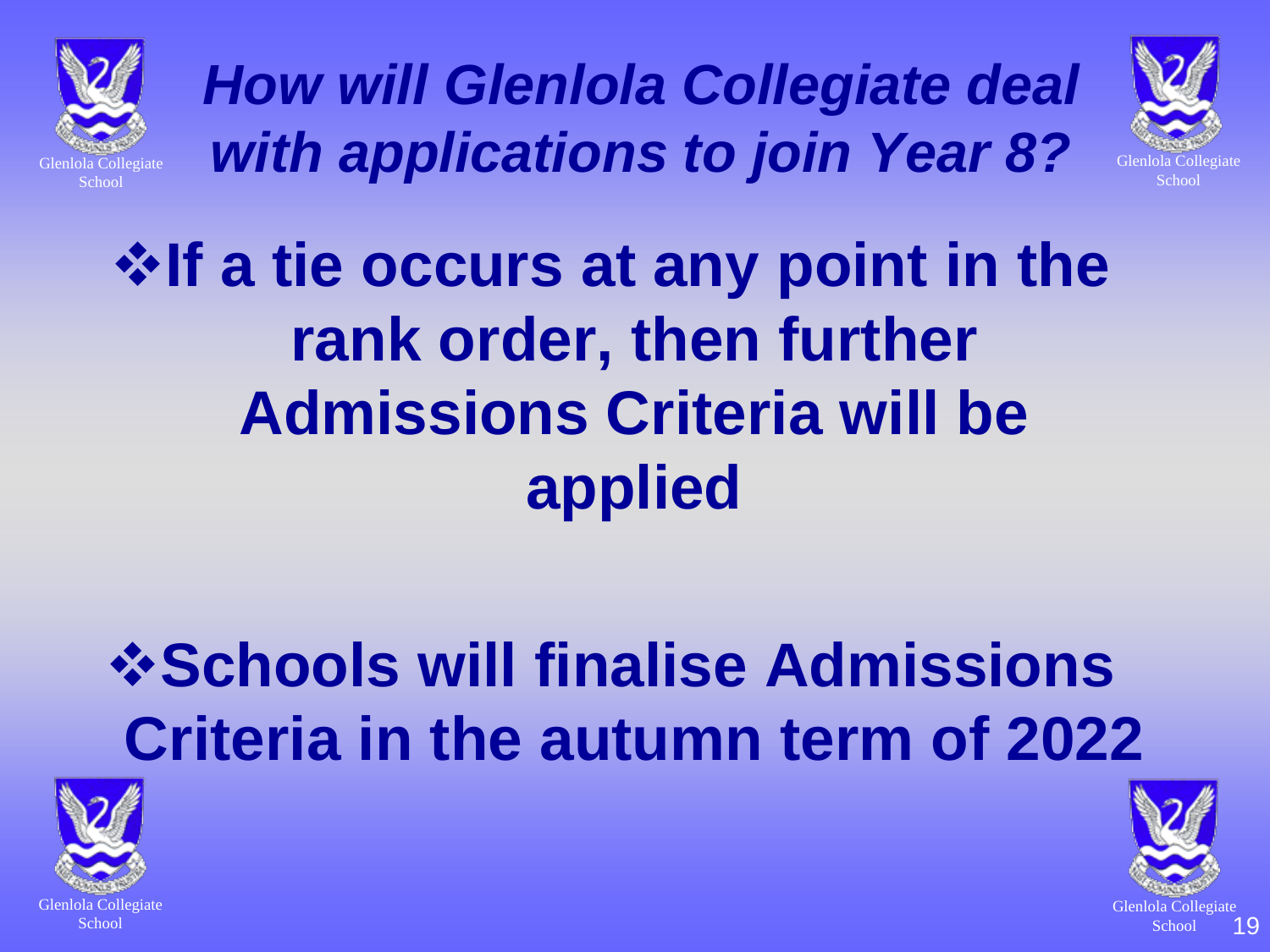





#### **Usually refer to medical matters or serious problems that affected the child at the time of the test(s)**

#### **Application form is available from AQE website and any AQE associated school after the tests**

**This form should be brought to the Transfer interview with the Primary Principal and uploaded onto the EA Transfer Online Application portal with supporting evidence.**



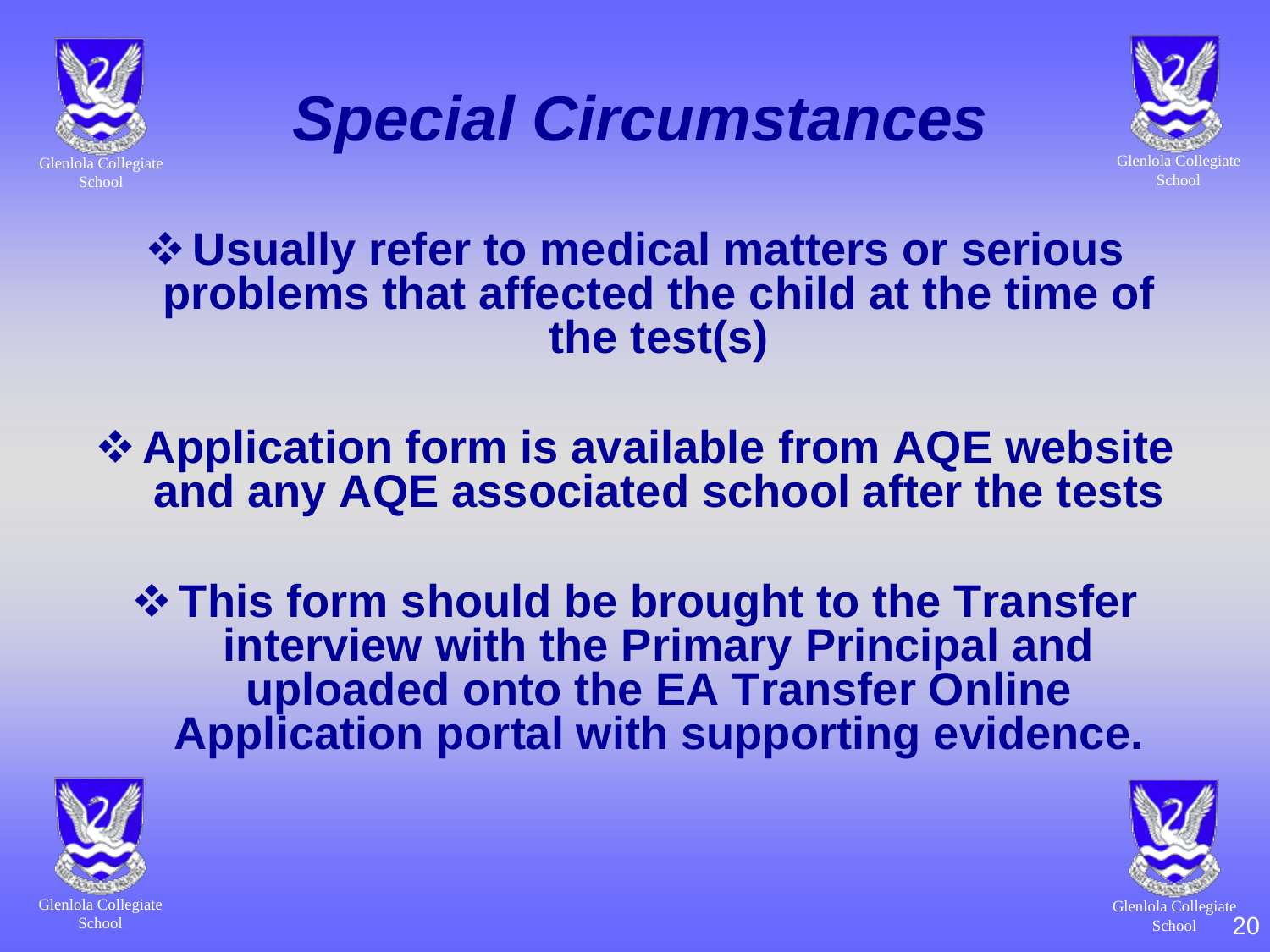





**Special Provisions relate to a possible group of children who . . .**

**Either were not living in Northern Ireland at the time of the Tests, or . . .**

 **Had received more than 50% of their primary education outside Northern Ireland, or . . .**

 **Had entered for the Tests but unforeseen ill health (supported by full medical evidence) prevented them taking part**



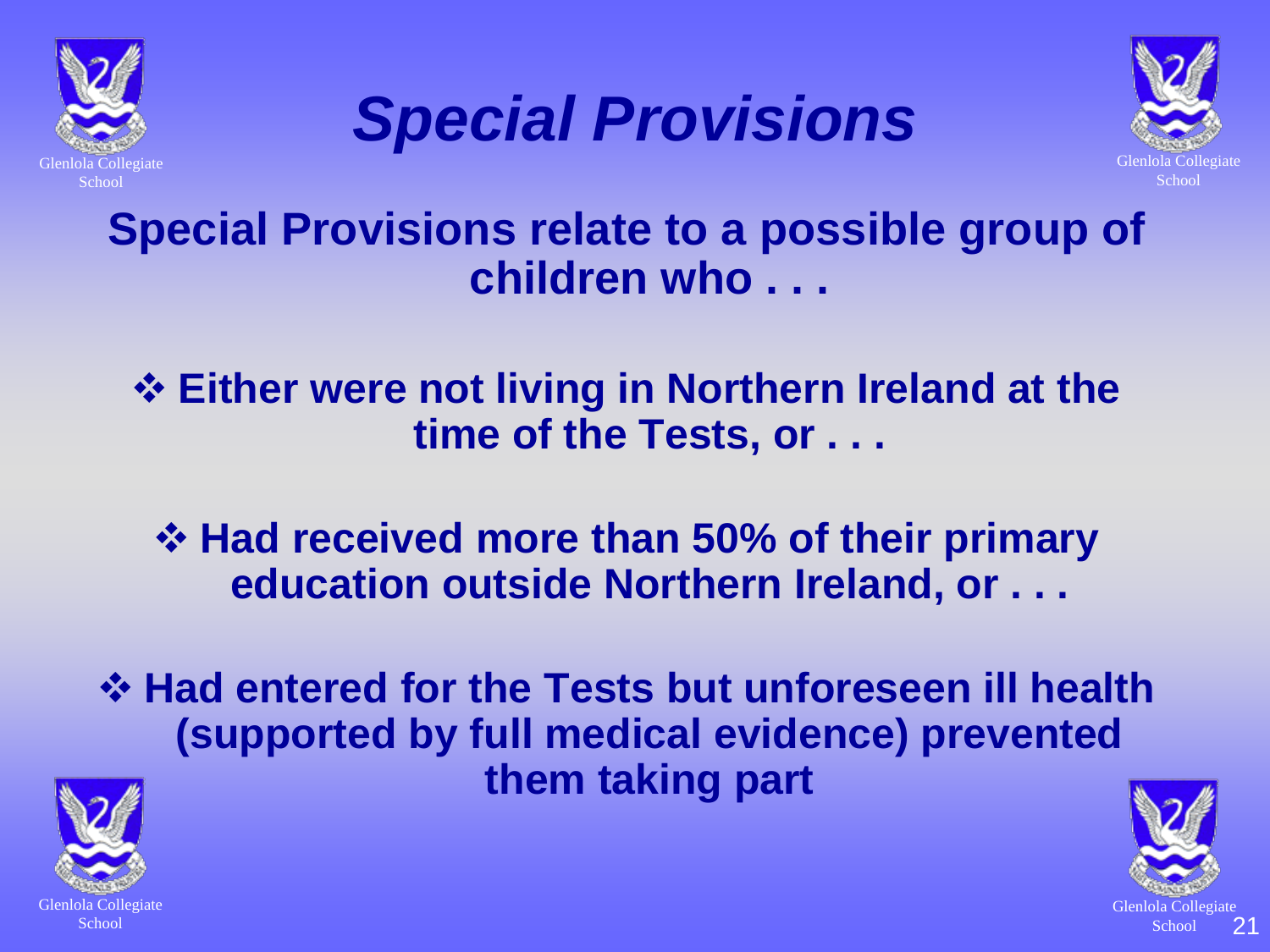





### **Assume 200 applications from girls who sat AQE for the 157 places in Glenlola Collegiate**

### **Applications will be arranged in rank order based on their AQE score**



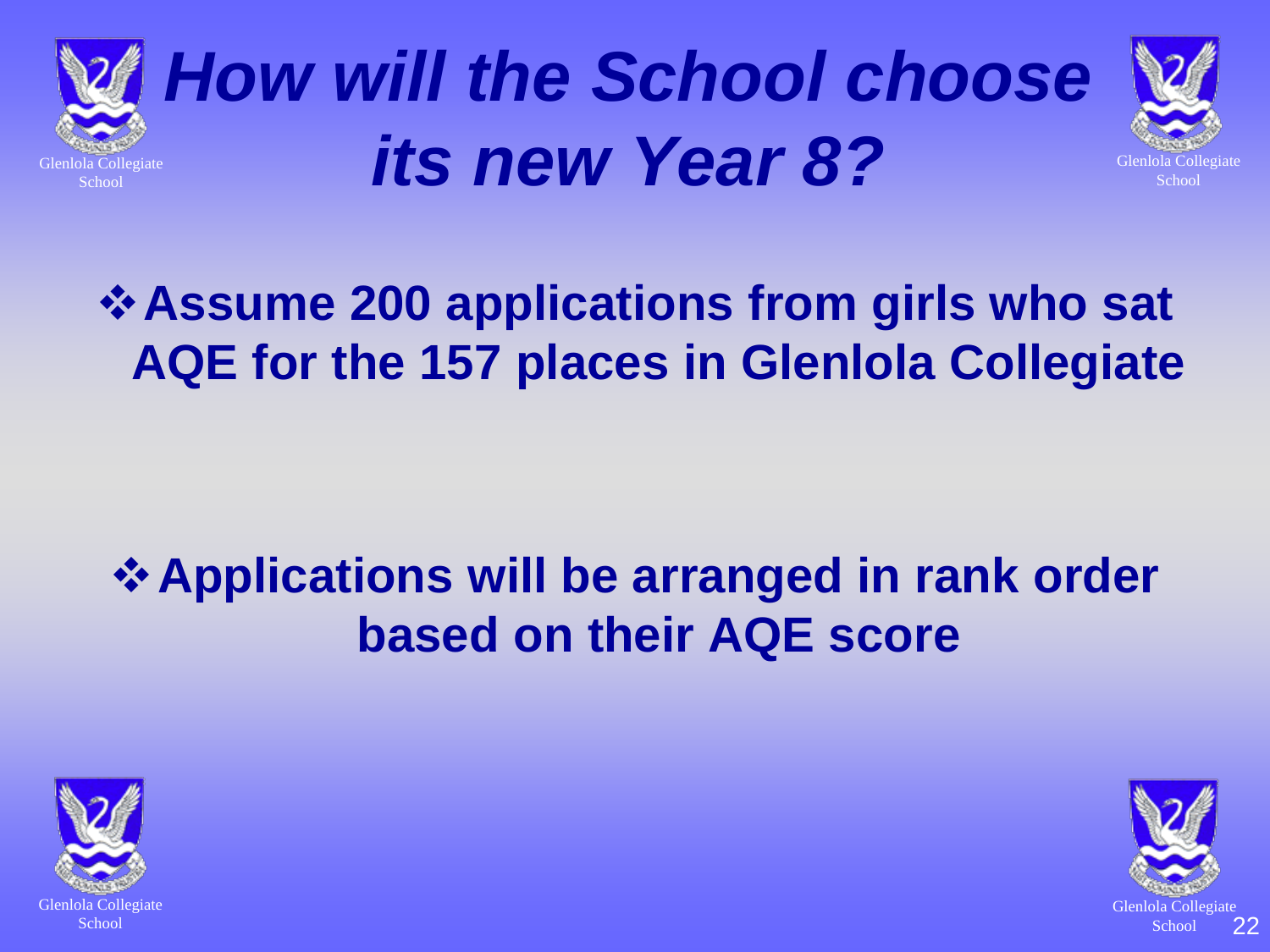





#### **If more than one application for the 157th place is tied with the same AQE score then …**

#### **Further admissions criteria are applied until the final place can be allocated**

#### **☆ Admissions criteria will be published on**



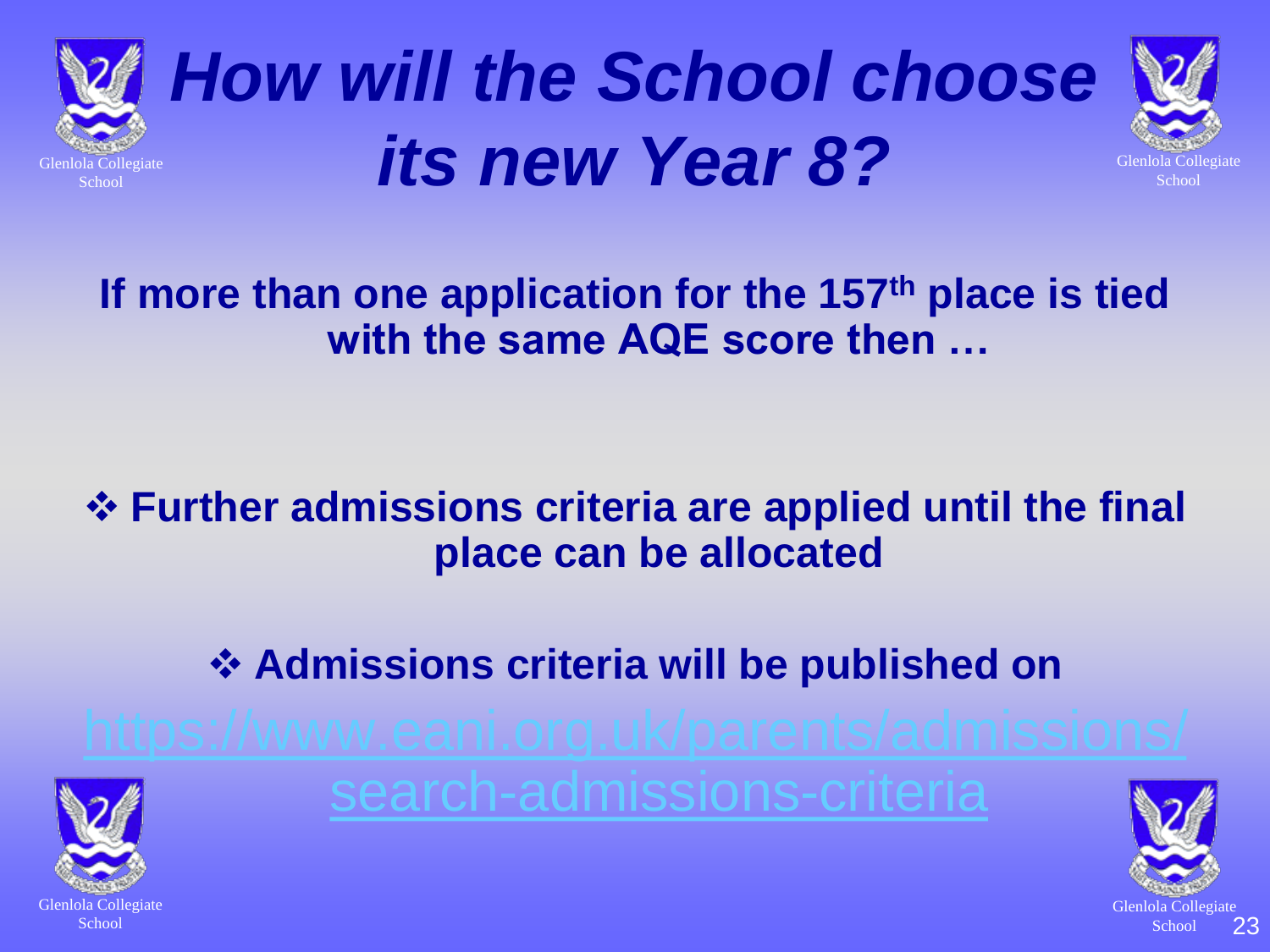





#### **the remaining 43 applications will be returned to EA for their next choice of school**



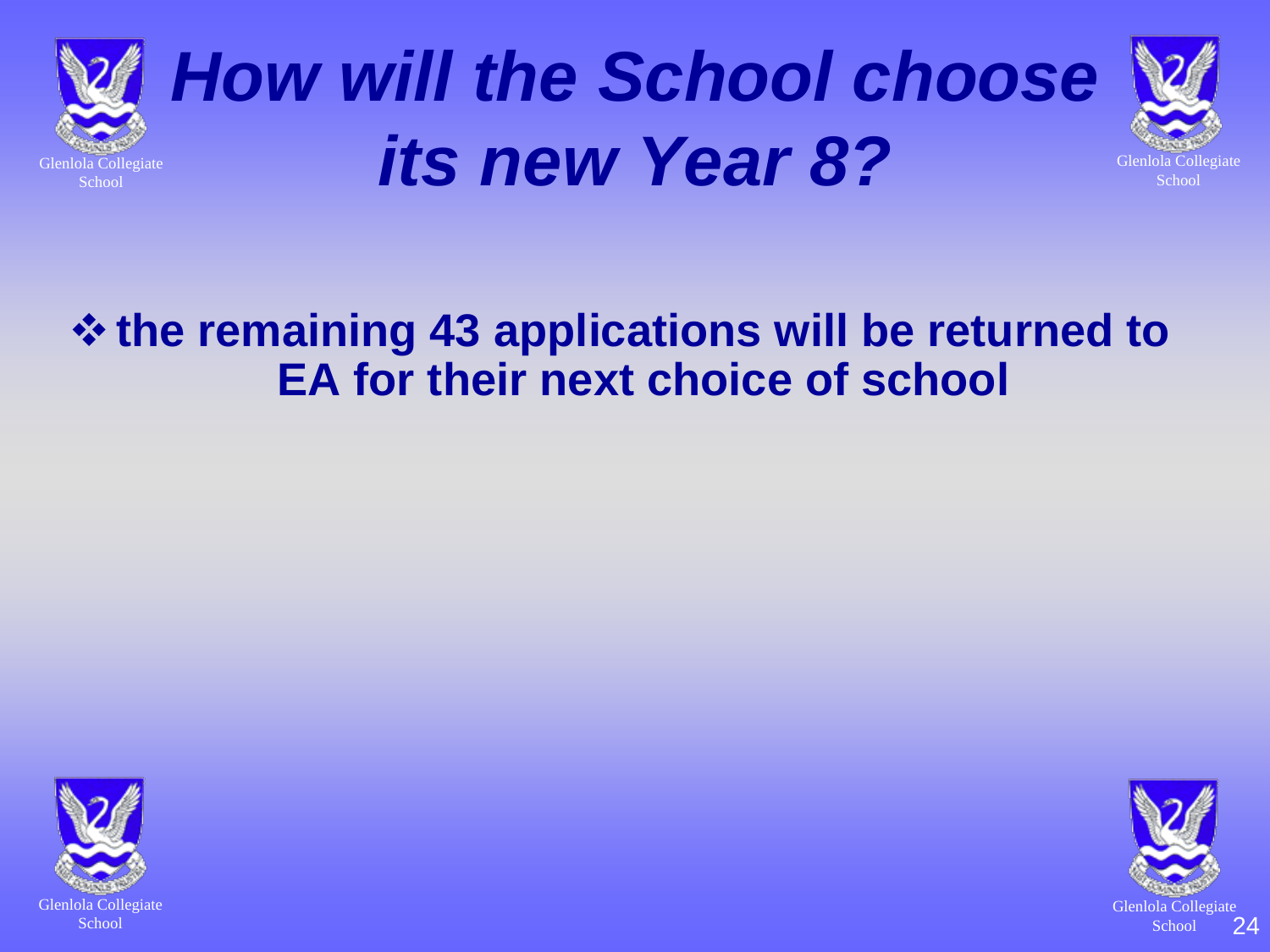

*When will grammar schools confirm their final intake?*



**May 2023 Schools to inform EA of final intake**

#### **Schools will notify parents of their children's placement**

**An appeals process will operate through the EA**

 **June 2023 Introductory Evening for 157 new girls and parents in Glenlola Collegiate**



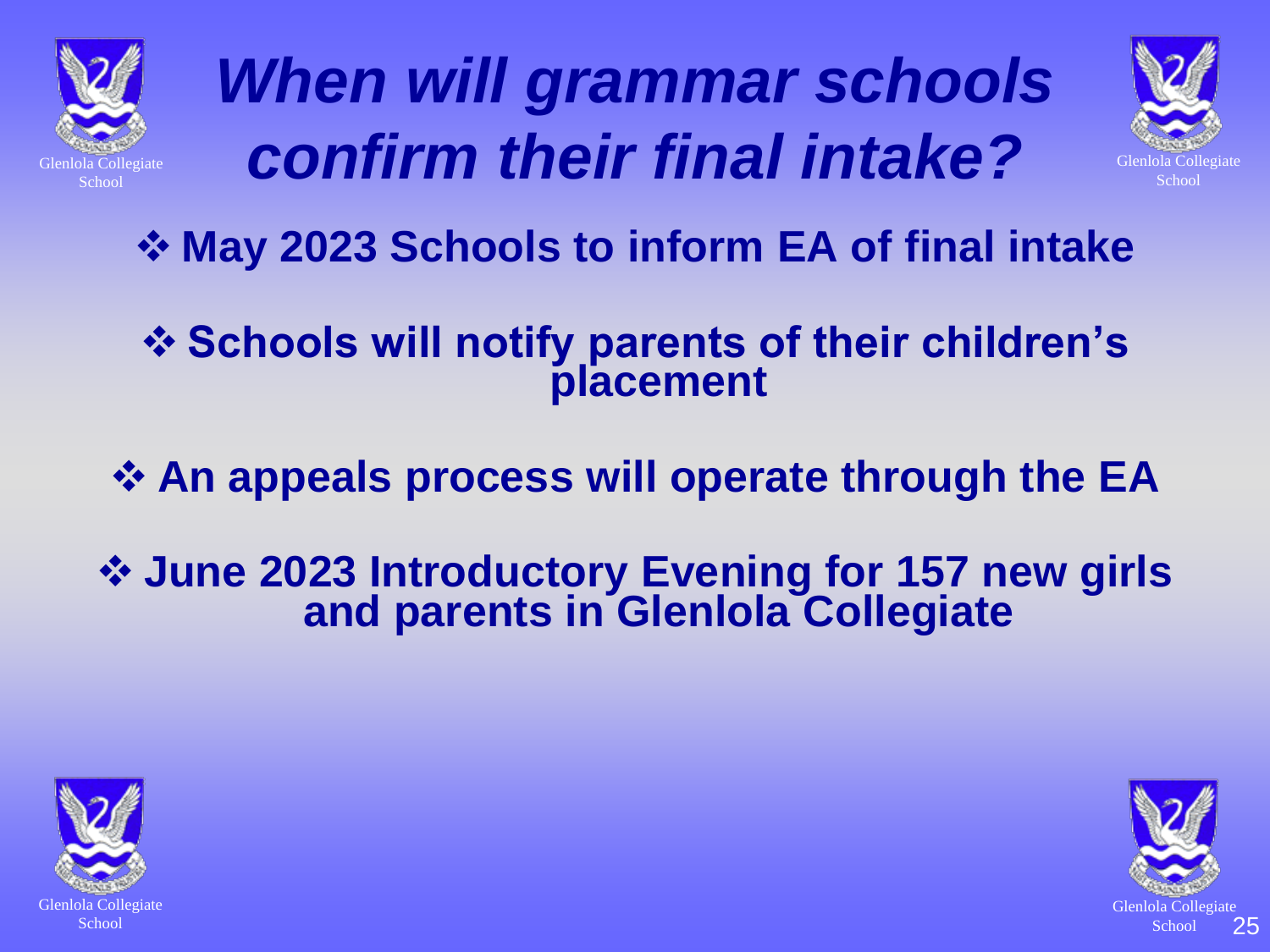





**Access arrangements – children with specific needs who require special conditions for the tests. A separate form should be filled out and sent with the Registration form**

**The Test Centre will make suitable arrangements if the application is granted by AQE**

> **Closing date for Access requests – 23rd September 2022**